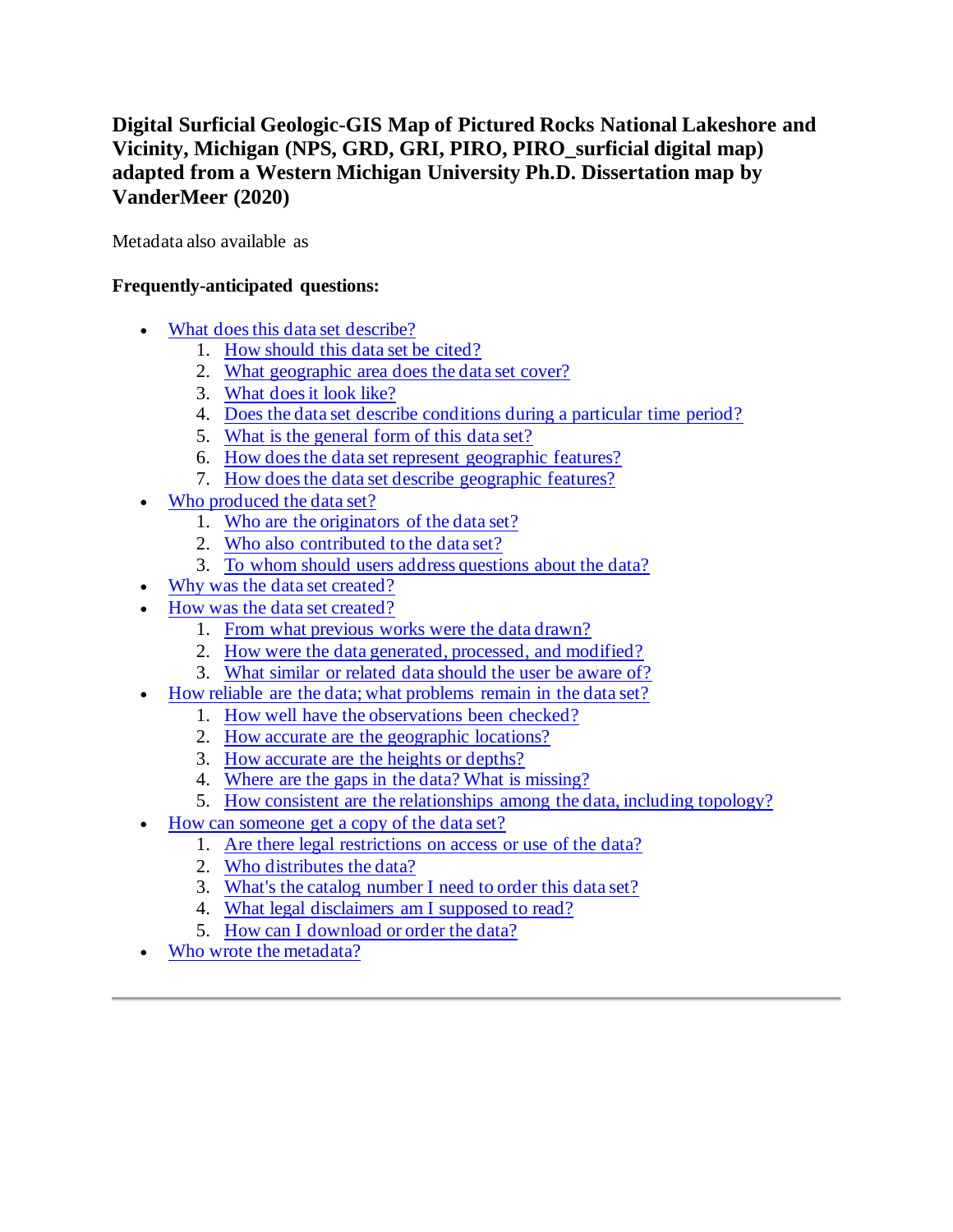### **What does this data set describe?**

#### *Title:*

Digital Surficial Geologic-GIS Map of Pictured Rocks National Lakeshore and Vicinity, Michigan (NPS, GRD, GRI, PIRO, PIRO\_surficial digital map) adapted from a Western Michigan University Ph.D. Dissertation map by VanderMeer (2020) *Abstract:*

The Digital Surficial Geologic-GIS Map of Pictured Rocks National Lakeshore and Vicinity, Michigan is composed of GIS data layers and GIS tables, and is available in the following GRI-supported GIS data formats: 1.) a 10.1 file geodatabase (piro\_surficial\_geology.gdb), a 2.) Open Geospatial Consortium (OGC) geopackage, and 3.) 2.2 KMZ/KML file for use in Google Earth, however, this format version of the map is limited in data layers presented and in access to GRI ancillary table information. The file geodatabase format is supported with a 1.) ArcGIS Pro map file (.mapx) file (piro\_surficial\_geology.mapx) and individual Pro layer (.lyrx) files (for each GIS data layer), as well as with a 2.) 10.1 ArcMap (.mxd) map document (piro\_surficial\_geology.mxd) and individual 10.1 layer (.lyr) files (for each GIS data layer). The OGC geopackage is supported with a QGIS project (.qgz) file. Upon request, the GIS data is also available in ESRI 10.1 shapefile format. Contact Stephanie O'Meara (see contact information below) to acquire the GIS data in these GIS data formats. In addition to the GIS data and supporting GIS files, three additional files comprise a GRI digital geologic-GIS dataset or map: 1.) A GIS readme file (piro\_geology\_gis\_readme.pdf), 2.) the GRI ancillary map information document (.pdf) file (piro\_geology.pdf) which contains geologic unit descriptions, as well as other ancillary map information and graphics from the source map(s) used by the GRI in the production of the GRI digital geologic-GIS data for the park, and 3.) a user-friendly FAQ PDF version of the metadata (piro\_surficial\_geology\_metadata\_faq.pdf). Please read the piro\_geology\_gis\_readme.pdf for information pertaining to the proper extraction of the GIS data and other map files. Google Earth software is available for free at: https://www.google.com/earth/versions/. QGIS software is available for free at: https://www.qgis.org/en/site/. Users are encouraged to only use the Google Earth data for basic visualization, and to use the GIS data for any type of data analysis or investigation. The data were completed as a component of the Geologic Resources Inventory (GRI) program, a National Park Service (NPS) Inventory and Monitoring (I&M) Division funded program that is administered by the NPS Geologic Resources Division (GRD). For a complete listing of GRI products visit the GRI publications webpage: For a complete listing of GRI products visit the GRI publications webpage: https://www.nps.gov/subjects/geology/geologic-resources-inventory-products.htm. For more information about the Geologic Resources Inventory Program visit the GRI webpage: https://www.nps.gov/subjects/geology/gri,htm. At the bottom of that webpage is a "Contact Us" link if you need additional information. You may also directly contact the program coordinator, Jason Kenworthy (jason\_kenworthy@nps.gov). Source geologic maps and data used to complete this GRI digital dataset were provided by the following: Western Michigan University. Detailed information concerning the sources used and their contribution the GRI product are listed in the Source Citation section(s) of this metadata record (piro\_surficial\_geology\_metadata.txt or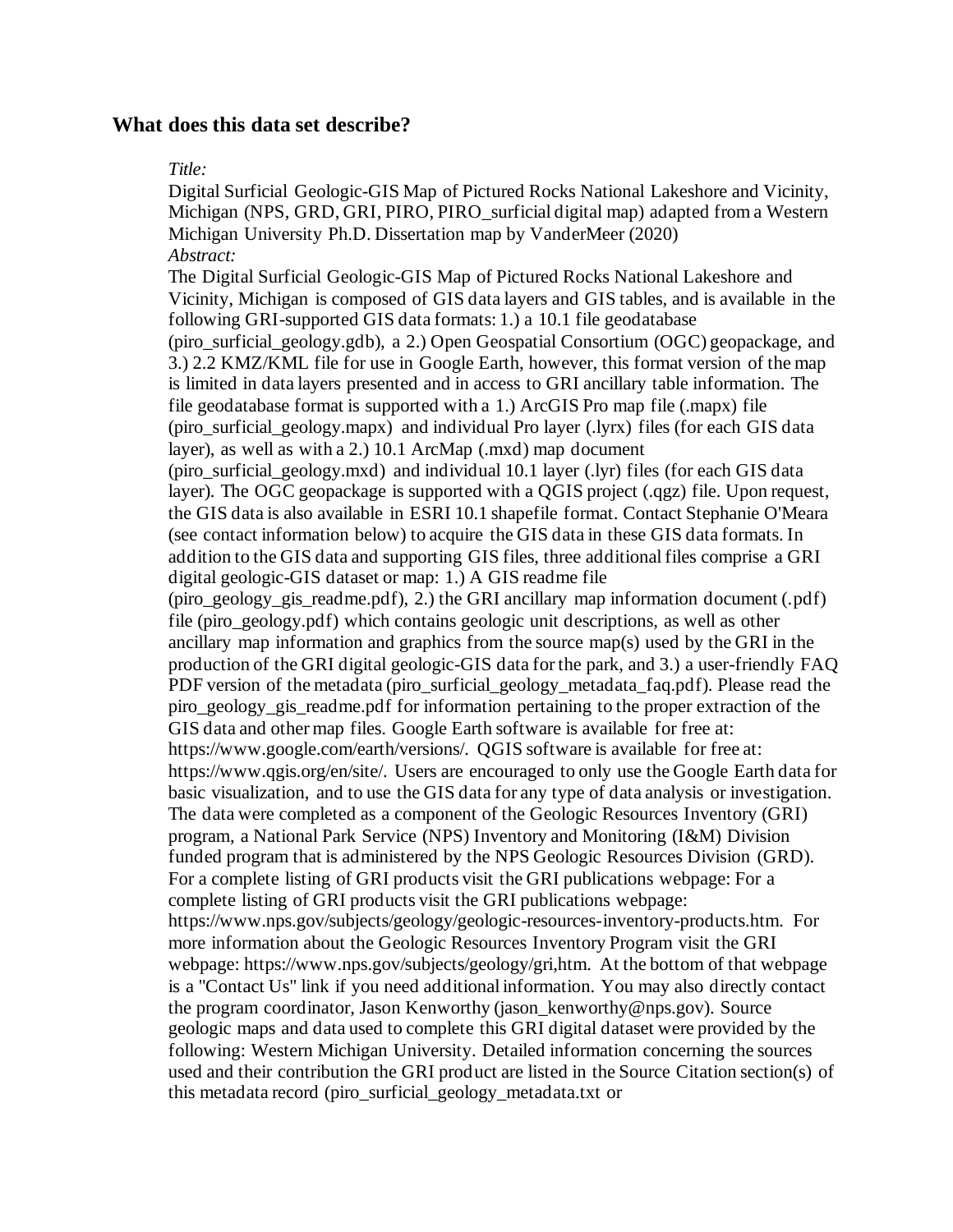piro\_surficial\_geology\_metadata\_faq.pdf). Users of this data are cautioned about the locational accuracy of features within this dataset. Based on the source map scale of 1:24,000 and United States National Map Accuracy Standards features are within (horizontally) 12.2 meters or 40 feet of their actual location as presented by this dataset. Users of this data should thus not assume the location of features is exactly where they are portrayed in Google Earth, ArcGIS, QGIS or other software used to display this dataset. All GIS and ancillary tables were produced as per the NPS GRI Geology-GIS Geodatabase Data Model v. 2.3. (available at: https://www.nps.gov/articles/grigeodatabase-model.htm).

### *Supplemental\_Information:*

The data layers (feature classes) that comprise the Digital Surficial Geologic-GIS Map of Pictured Rocks National Lakeshore and Vicinity, Michigan include: Surficial Contacts (PIROGLGA), Surficial Units (PIROGLG), Glacial Feature Lines (PIROGFL) and Geologic Sample Localities (PIROGSL). In addition to the data layers, there are three GIS tables, the Surficial Geologic Unit Information Table (pirounit surficial) Table, the short-version of the Surficial Geologic Unit Information Table (pirounit surficial short) Table, and the Source Map Information Table (piromap) Table. Refer to the NPS GRI Geology-GIS Geodatabase Data Model v. 2.3 (available at:

https://www.nps.gov/articles/gri-geodatabase-model.htm) for detailed data layer (feature class) and table specifications including attribute field parameters, definitions and domains, and implemented topology rules and relationship classes. For the KML/KMZ format all or only some of the data layers are available. The KMZ file also possesses online links to the GRI program and its products, and to this readme document, the GRI ancillary map information document and the FAQ metadata pertaining to this dataset/map. The GIS data projection is NAD83, UTM Zone 16N, however, for the KML/KMZ format the data is projected upon export to WGS84 Geographic, the native coordinate system used by Google Earth.

### <span id="page-2-0"></span>1. **How should this data set be cited?**

National Park Service (NPS) Geologic Resources Inventory (GRI) program, 20220222, Digital Surficial Geologic-GIS Map of Pictured Rocks National Lakeshore and Vicinity, Michigan (NPS, GRD, GRI, PIRO, PIRO\_surficial digital map) adapted from a Western Michigan University Ph.D. Dissertation map by VanderMeer (2020).

### <span id="page-2-1"></span>2. **What geographic area does the data set cover?**

*West\_Bounding\_Coordinate:* -86.6250000338 *East\_Bounding\_Coordinate:* -85.8750000001 *North\_Bounding\_Coordinate:* 46.6905475751 *South\_Bounding\_Coordinate:* 46.3689713529

### <span id="page-2-2"></span>3. **What does it look like?**

Not applicable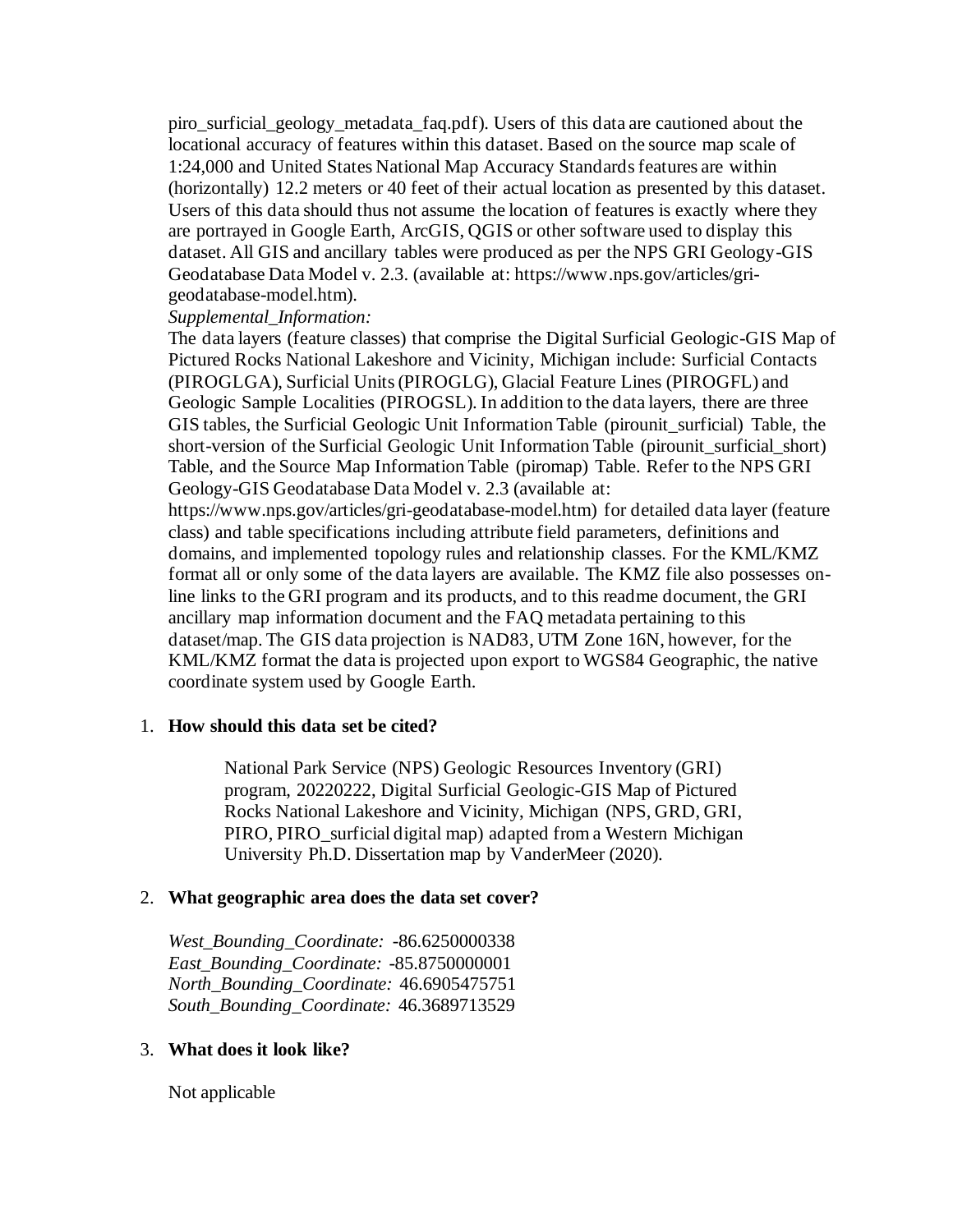No browse graphic provided

#### <span id="page-3-0"></span>4. **Does the data set describe conditions during a particular time period?**

Calendar\_Date: 22-Feb-2022 *Currentness\_Reference:* ground condition

#### <span id="page-3-1"></span>5. **What is the general form of this data set?**

*Geospatial\_Data\_Presentation\_Form:* map

#### <span id="page-3-2"></span>6. **How does the data set represent geographic features?**

- a. **How are geographic features stored in the data set?**
- b. **What coordinate system is used to represent geographic features?**

*Grid\_Coordinate\_System\_Name:* Universal Transverse Mercator *Universal\_Transverse\_Mercator:*

*UTM\_Zone\_Number:* 16 *Transverse\_Mercator: Scale\_Factor\_at\_Central\_Meridian:* 0.999600 *Longitude\_of\_Central\_Meridian:* -87.0 *Latitude\_of\_Projection\_Origin:* 0.000000 *False\_Easting:* 500000.000000 *False\_Northing:* 0.000000

> Planar coordinates are encoded using coordinate pair Abscissae (x-coordinates) are specified to the nearest 0.000007 Ordinates (y-coordinates) are specified to the nearest 0.000007 Planar coordinates are specified in meters

> The horizontal datum used is North American Datum of 1983. The ellipsoid used is Geodetic Reference System 80. The semi-major axis of the ellipsoid used is 6378137.000000. The flattening of the ellipsoid used is 1/298.257222.

#### <span id="page-3-3"></span>7. **How does the data set describe geographic features?**

#### *Entity\_and\_Attribute\_Overview:*

Refer to the NPS GRI Geology-GIS Geodatabase Data Model v. 2.3 (available at: https://www.nps.gov/articles/gri-geodatabase-model.htm) for detailed feature class and table attribute field parameters, definitions and domains, and implemented relationship classes, as well as for implemented feature class topology rules. *Entity\_and\_Attribute\_Detail\_Citation:* NPS GRI Geology-GIS Geodatabase Data Model v. 2.3. (available at: https://www.nps.gov/articles/gri-geodatabase-model.htm)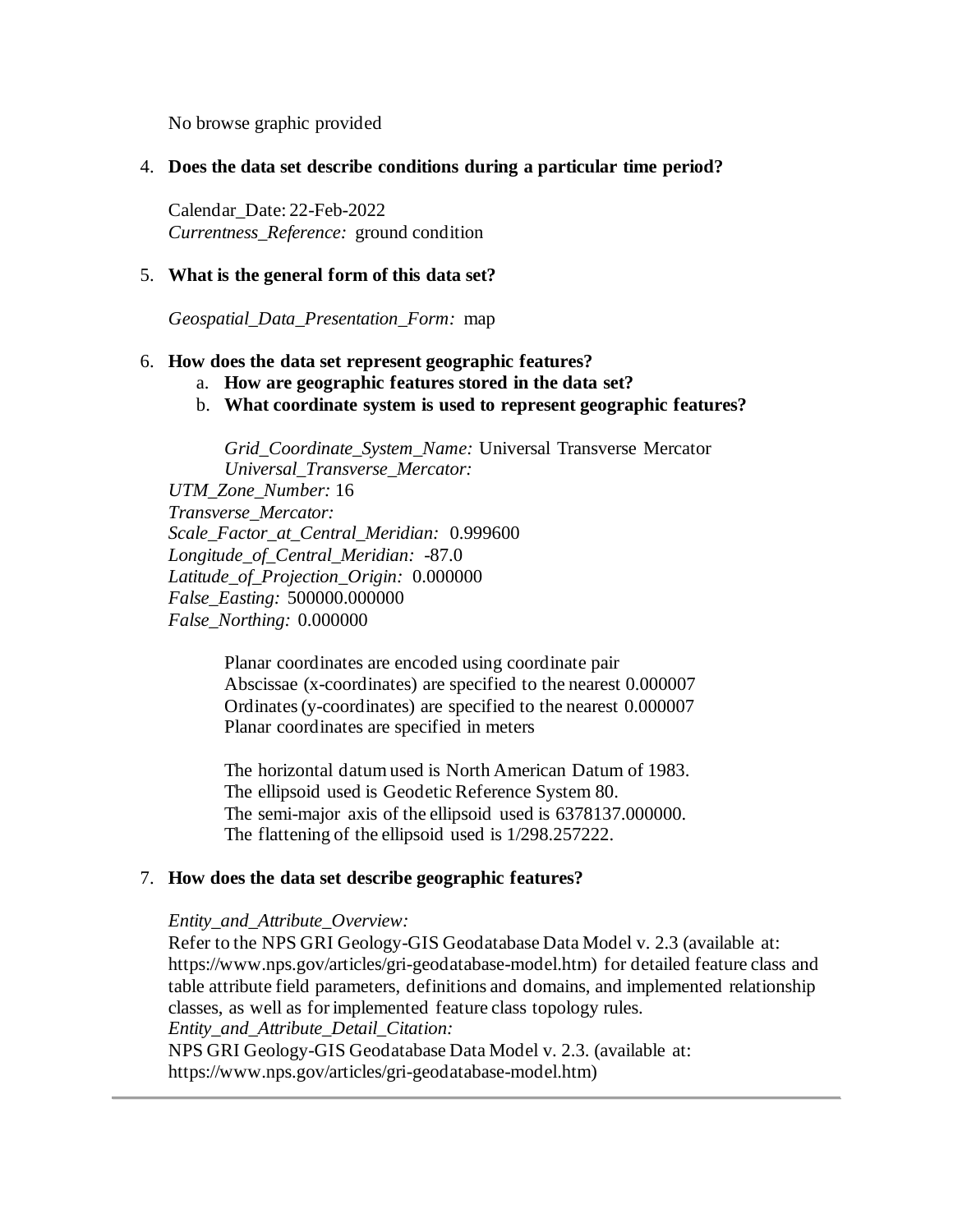## <span id="page-4-0"></span>**Who produced the data set?**

- <span id="page-4-1"></span>1. **Who are the originators of the data set?** (may include formal authors, digital compilers, and editors)
	- o National Park Service (NPS) Geologic Resources Inventory (GRI) program
- <span id="page-4-2"></span>2. **Who also contributed to the data set?**

James Winter, Stephanie O'Meara and James R. Chappell (Colorado State University)

### <span id="page-4-3"></span>3. **To whom should users address questions about the data?**

Stephanie O'Meara Colorado State University Research Associate, Geologist/GIS Specialist/Data Manager 1201 Oak Ridge Drive, Suite 200 Fort Collins, Colorado 80525 **USA** 

(970) 491-6655 (voice) stephanie\_o'meara@partner.nps.gov

*Hours\_of\_Service:* 9:00 a.m. to 5:00 p.m. (MST), Monday - Friday

## <span id="page-4-4"></span>**Why was the data set created?**

The data are intended to assist NPS personnel in the protection and management of Pictured Rocks National Lakeshore.

## <span id="page-4-5"></span>**How was the data set created?**

## <span id="page-4-6"></span>1. **From what previous works were the data drawn?**

**WMU Ph.D. Dissertation (Pictured Rocks NL Surficial)** (source 1 of 1)

VanderMeer, S. M., 2020, Surficial Geology of Pictured Rocks National Lakeshore, Michigan: Ph.D. Dissertation (Pictured Rocks NL Surficial), Western Michigan University (WMU), Kalamazoo, Michigan.

*Type\_of\_Source\_Media:* digital data *Source\_Scale\_Denominator:* 24000 *Source\_Contribution:* Features and attribution were derived from source digital data. Ancillary map text, including unit descriptions, and graphics, if present on the source map, were captured,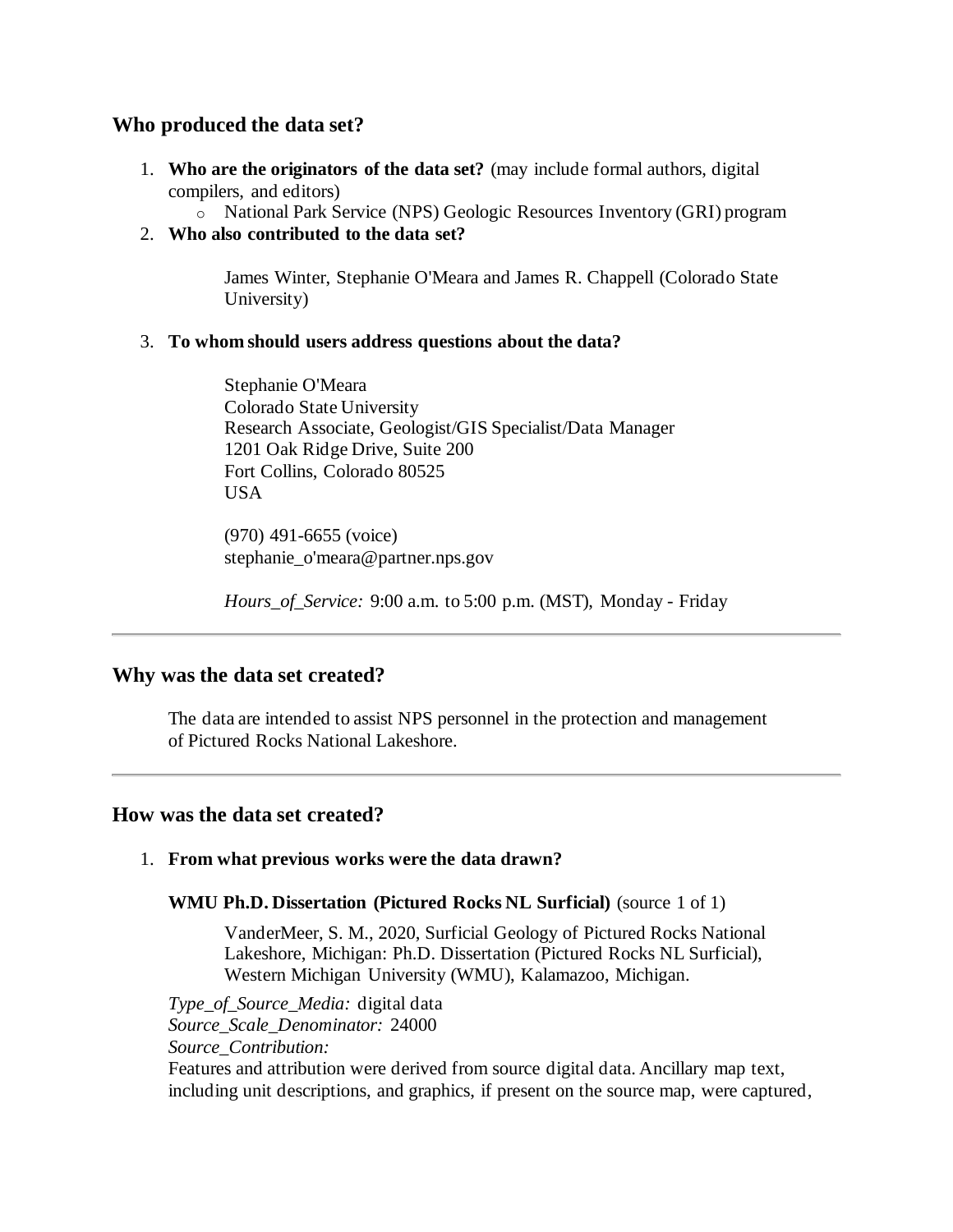formatted and added to the ancillary map information document. See the Process Step section for additional information.

#### <span id="page-5-0"></span>2. **How were the data generated, processed, and modified?**

#### Date: 22-Feb-2022 (process 1 of 1)

1.) GIS features were produced from source digital data. See the Source Information Contribution section(s) for specific source map details. GIS features were first imported into a GRI data model compliant geodatabase. For details on the GRI data model see the NPS GRI Geology-GIS Geodatabase Data Model v. 2.3 (available at: https://www.nps.gov/articles/gri-geodatabase-model.htm). 2.) Line quality was checked and if warranted edited to ensure good quality linework. 3.) Feature attribution was derived using the source data attribution, and the source printed/plotted map if available. 4.) Data Model topology rules were validated for all features and any topology errors corrected. 5.) Quality control (QC) consisted of checking features and their attribution against the source digital data, as well as against the source printed/plotted map if available. A GRI developed ArcObjects tool was run to check for GRI data model validation and feature-related consistency. 6.) The UNIT and MAP tables were populated and checked against the source(s). Relationship classes were also added and used to ensure attribution consistency between feature class and table attribution. 7.) Feature symbology was produced for all feature classes. An attempt was made to best match symbology to its source map, however, in some cases features symbology maybe slightly modified, primarily based on the limitations of the ArcGIS geology styles. In some cases, however, symbology may have been modified to reconcile differences from multiple sources. 8.) An ArcMap Document was produced, in part by a GRI finalize mxd tool, and layer (.lyr) files saved for all data layers. 9.) The ancillary map information PDF document, see the Supplemental Information section for additional information, was produced from textual information and figures present on the source map(s) and/or in digital data files. If applicable, source map images were produced at 150dpi or greater resolution and optical character recognition (OCR) software was used to produce text from source map text. The text, source map images and other ancillary source map information were added to a Help & Manual (.hmxz) template file. The .hmxz file was then compiled to produce the ancillary map information document. Any compilation errors were then checked and corrected and the document was reviewed for content, usability and grammatical errors. 10.) A Google Earth .kmz/.kml file, as well as a OGC GeoPackage and QGIS project file was produced from the finalized file geodatabase and ArcMap document.

Person who carried out this activity:

James R. Chappell Colorado State University Research Associate, Geologist/GIS Specialist 1201 Oak Ridge Drive, Suite 200 Fort Collins, Colorado 80525-5589 USA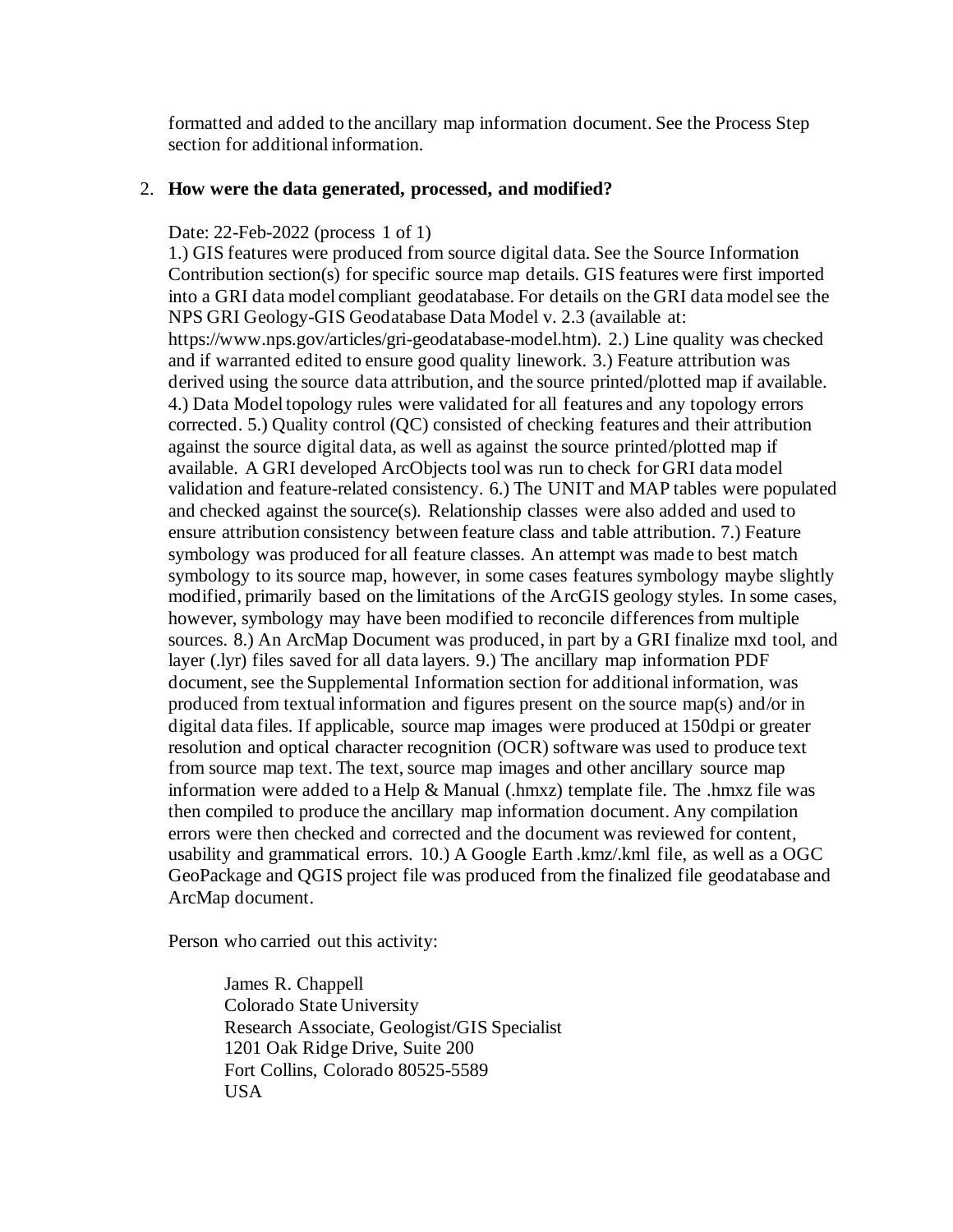(970) 491-5147 (voice) jrchapp@lamar.colostate.edu

*Hours\_of\_Service:* 9:00 a.m. to 5:00 p.m. (MST), Monday - Friday

Data sources used in this process:

o WMU Ph.D. Dissertation (Pictured Rocks NL Surficial)

### <span id="page-6-0"></span>3. **What similar or related data should the user be aware of?**

National Park Service Geologic Resources Inventory (GRI) program, 20220222, Metadata for the Digital Surficial Geologic-GIS Map of Pictured Rocks National Lakeshore and Vicinity, Michigan (NPS, GRD, GRI, PIRO, PIRO surficial digital map).

## <span id="page-6-1"></span>**How reliable are the data; what problems remain in the data set?**

### <span id="page-6-2"></span>1. **How well have the observations been checked?**

Feature and table attribution was derived and checked with the source map(s). Attribution was checked (QCd) for errors. Users of this data are advised to FULLY and CAREFULLY READ the "DISTRIBUTION LIABILITY" section of this metadata before using the data.

### <span id="page-6-3"></span>2. **How accurate are the geographic locations?**

Data was produced from digital source data. Users of this data are cautioned about the locational accuracy of features within this dataset. Based on the source map scale and United States National Map Accuracy Standards features are within (horizontally) 12.2 meters or 40 feet of their actual location as presented by this dataset. Users of this data should thus not assume the location of features is exactly where they are portrayed in ArcGIS or other software used to display this dataset. The PRECISION of any Shapefile (.shp) files is DOUBLE.

## <span id="page-6-4"></span>3. **How accurate are the heights or depths?**

No vertical coordinates are present in this GRI digital dataset.

## <span id="page-6-5"></span>4. **Where are the gaps in the data? What is missing?**

All data is considered complete to the extent of the source map(s).

## <span id="page-6-6"></span>5. **How consistent are the relationships among the observations, including topology?**

GIS data in 10.1 file geodatabase, OGC geopackage and 2.2 KML/KMZ file formats.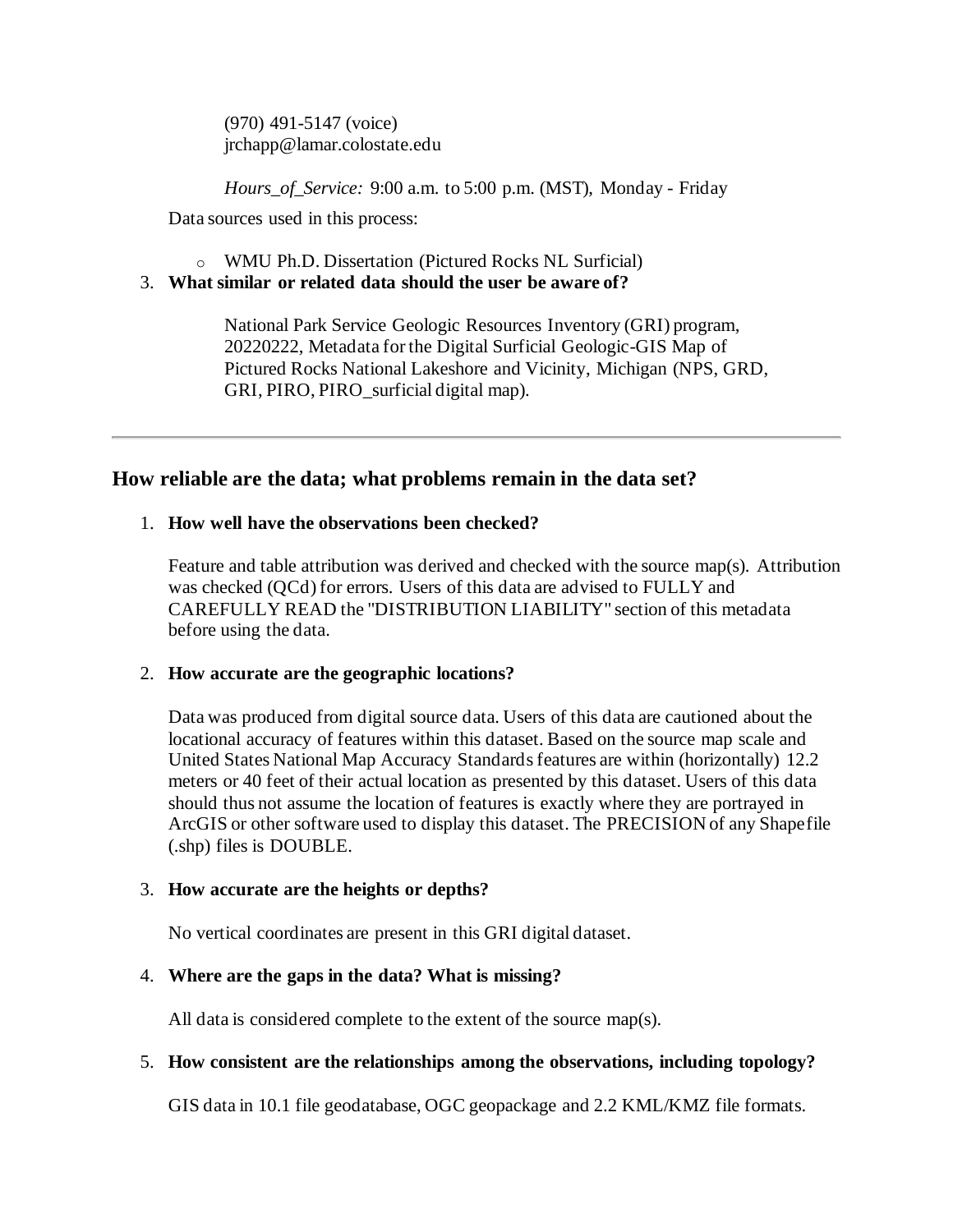#### <span id="page-7-1"></span><span id="page-7-0"></span>**How can someone get a copy of the data set?**

#### **Are there legal restrictions on access or use of the data?**

*Access\_Constraints:* None *Use\_Constraints:*

> Not for use at scale greater than 1:24,000 (source map scale). Users of this data are cautioned about the locational accuracy of features within this dataset. Based on the source map scale and United States National Map Accuracy Standards features are within (horizontally) 12.2 meters or 40 feet of their actual location as presented by this dataset. Users of this data should thus not assume the location of features is exactly where they are portrayed in Google Earth, ArcGIS, QGIS or other software used to display this dataset.

#### <span id="page-7-2"></span>1. **Who distributes the data set?** (Distributor 1 of 1)

Stephanie O'Meara Colorado State University Research Associate, Geologist/GIS Specialist/Data Manager 1201 Oak Ridge Drive, Suite 200 Fort Collins, Colorado 80525 USA

(970) 491-6655 (voice) stephanie\_o'meara@partner.nps.gov

*Hours\_of\_Service:* 8:00 a.m. to 4:00 p.m. (MST), Monday - Friday *Contact\_Instructions:* GRI data are available at[: <http://irma.nps.gov/App/Reference/Search>](http://irma.nps.gov/App/Reference/Search)

#### <span id="page-7-3"></span>2. **What's the catalog number I need to order this data set?**

GIS map data available in several GRI-supported GIS data formats

#### <span id="page-7-4"></span>3. **What legal disclaimers am I supposed to read?**

The National Park Service shall not be held liable for improper or incorrect use of the data described and/or contained herein. These data and related graphics are not legal documents and are not intended to be used as such.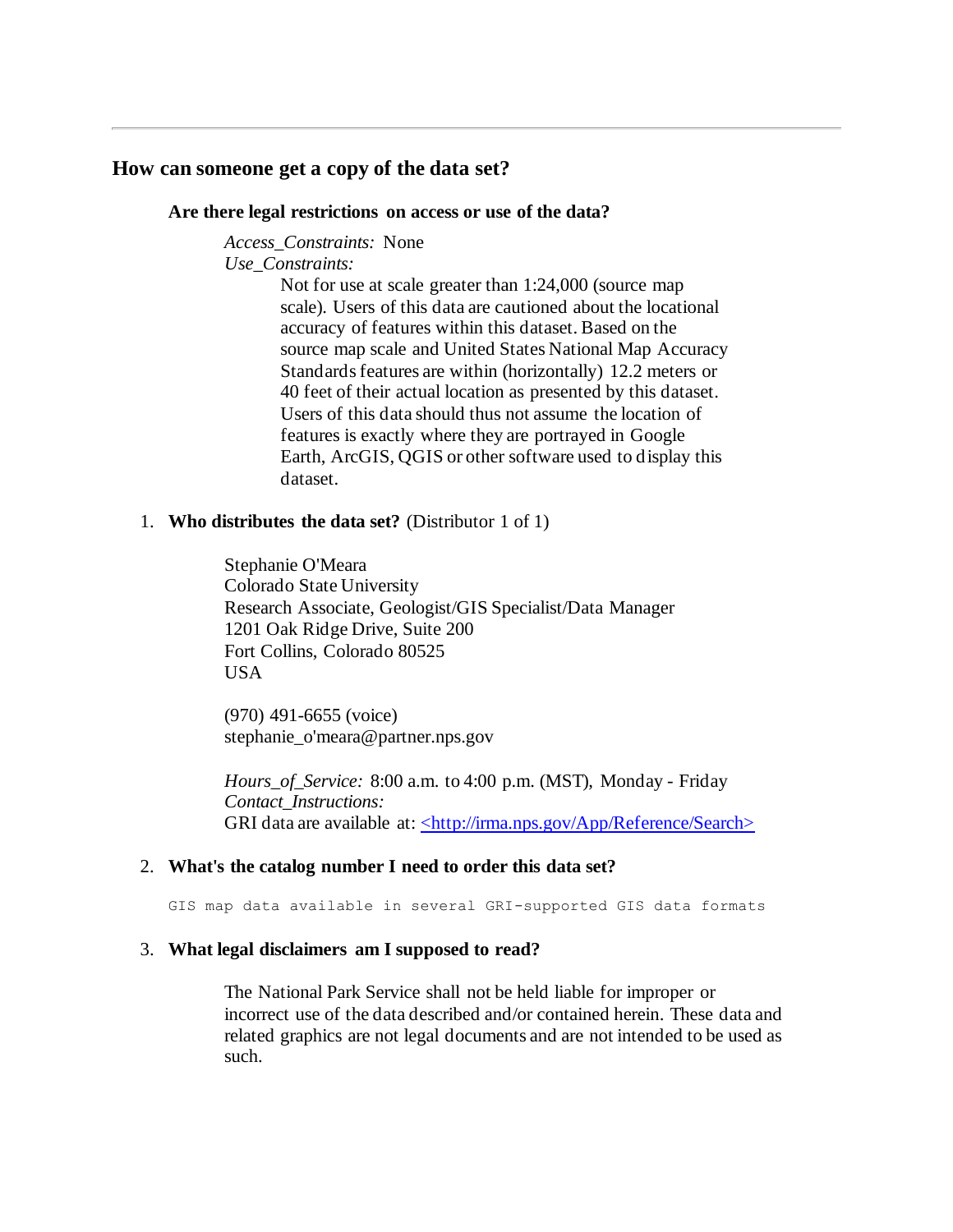The information contained in these data is dynamic and may change over time. The data are not better than the original sources from which they were derived. It is the responsibility of the data user to use the data appropriately and consistent within the limitations of geospatial data in general and these data in particular. The related graphics are intended to aid the data user in acquiring relevant data; it is not appropriate to use the related graphics as data.

The National Park Service gives no warranty, expressed or implied, as to the accuracy, reliability, or completeness of these data. It is strongly recommended that these data are directly acquired from an NPS server and not indirectly through other sources which may have changed the data in some way. Although these data have been processed successfully on a computer system at the National Park Service, no warranty, expressed or implied is made regarding the utility of the data on another system or for general scientific purposes, nor shall the act of distribution constitute any such warranty. This disclaimer applies to both to individual use of the data and aggregate use with other data.

#### <span id="page-8-0"></span>4. **How can I download or order the data?**

#### o **Availability in digital form:**

| Data format: | GDB (version ArcGIS Pro 2.4) GIS (file geodatabase format)<br>data package with a Pro map (.mapx) file<br>(piro_surficial_geology_gdb_pro.zip) Size: 7.67      |
|--------------|----------------------------------------------------------------------------------------------------------------------------------------------------------------|
|              | Network links: NPS Data Store, https://irma.nps.gov/DataStore/                                                                                                 |
| Data format: | GDB (version ArcGIS 10.1) GIS (file geodatabase format) data<br>package with an ArcMap map document (.mxd) file<br>(piro_surficial_geology_gdb.zip) Size: 7.75 |
|              | Network links: NPS Data Store, https://irma.nps.gov/DataStore/                                                                                                 |
| Data format: | KML/KMZ (version 2.2) Google Earth (kml/kmz format) data<br>package (piro_surficial_geology_kml.zip) Size: 12.17                                               |
|              | <b>Network links:</b> NPS Data Store, https://irma.nps.gov/DataStore/                                                                                          |
| Data format: | GPKG (version OGC geopackage) GIS (geopackage format)<br>data package with a QGIS project (.qgz) file<br>(piro_surficial_geology_gpkg.zip) Size: 8.62          |
|              | Network links: NPS Data Store, https://irma.nps.gov/DataStore/                                                                                                 |
| Data format: | PDF (version 9) Ancillary Map Information Document Size:<br>9.34                                                                                               |
|              | Network links: NPS Data Store, https://irma.nps.gov/DataStore/                                                                                                 |
| Data format: | PDF (version 9) GIS Readme Document Size: 0.1                                                                                                                  |
|              | Network links: NPS Data Store, https://irma.nps.gov/DataStore/                                                                                                 |